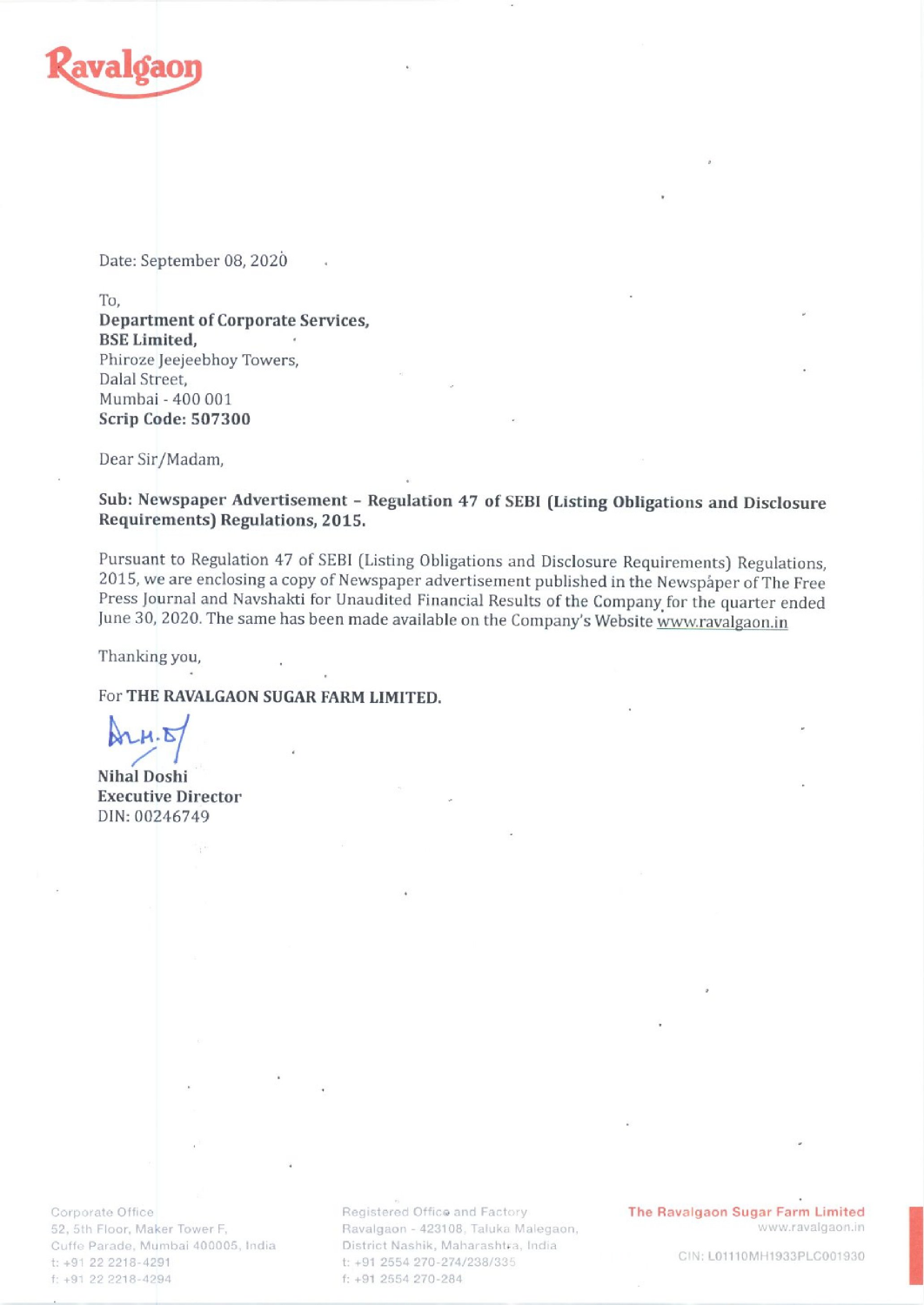

THE RAVALGAON SUGAR FARM LTD.

Regd, Office & Factory: P.O. Ravagaon - 423108, Taluka Malegaon, District Nasik, Maharashtra Corporate Office: 52,5th Floor, Maker Tower T", Cuffe Parade, Mumbel 400 005 Tel: (022) 22186479 C(M-L01110MH1933PLC001930 Website: www.rava.gaon.in

## NOTICE

Pursuant to Regulation 29 read with Regualtion 47 of the Secrurities and Exchange Board of India (Listing Obligations and Disclosure Requirements) Regualiens, 2015, Notice is hereby given that Meeting of the Board of Directors of the Company is re-scheduled to be held on Monday, September 14, 2020, inter-alia, consider and take on record the Unaudited Financial Results of the Company for the quarter ended June 30, 2020.

This information is also available on the website of the Company i.e. www.ravagaon.in and on the website of the Stock Exchange i.e. www.bseindie.com

For THE RAWALGAON SUGARFARM LIMITED.

Sold ... **Miha Doshi** Executive Director DJN: 00246749

Plecic Mumbei Date: 09th September, 2020